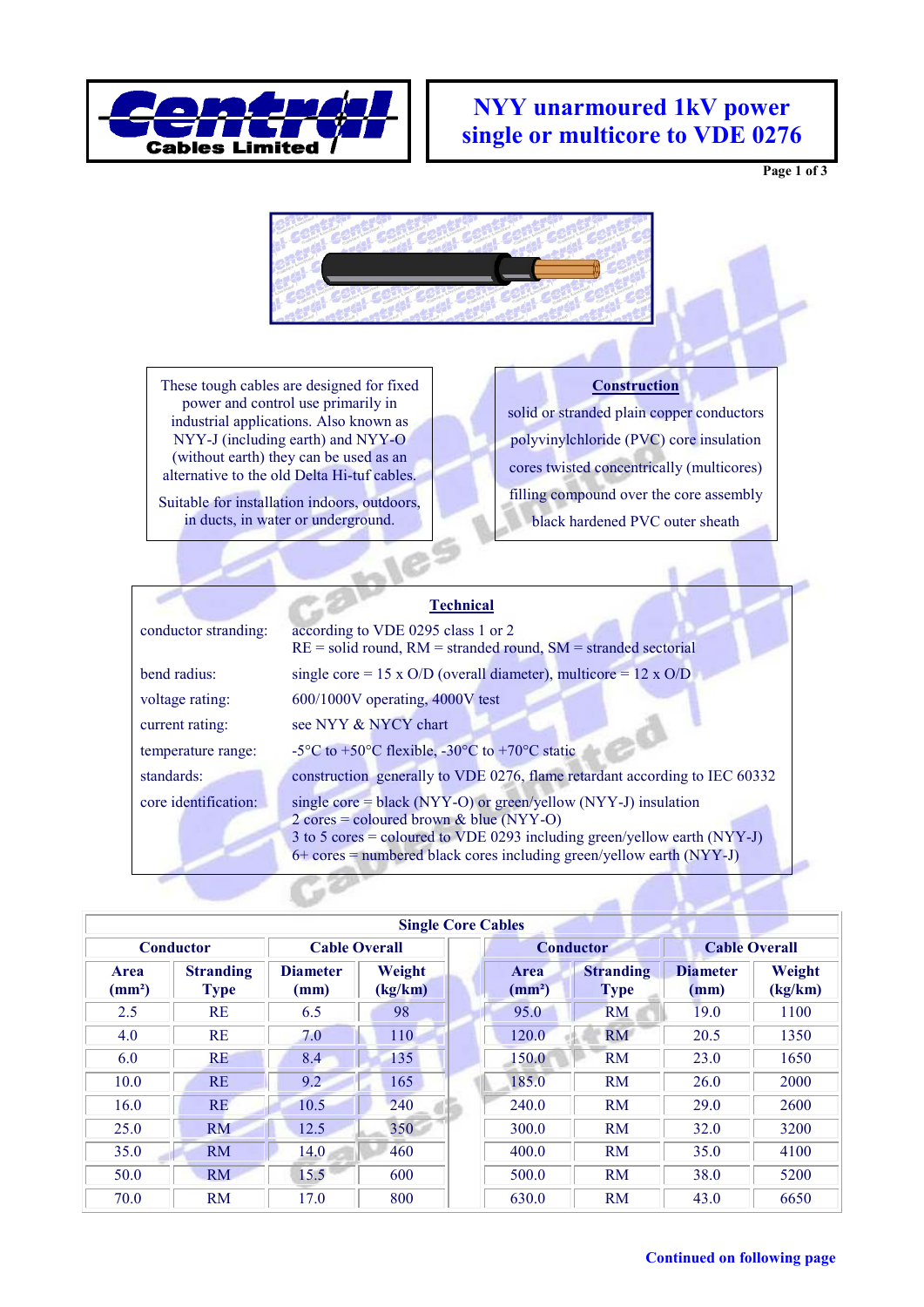

# **NYY unarmoured 1kV power single or multicore to VDE 0276**

**Page 2 of 3** 



#### **Continued from previous page:**

|                     |                                   |                              |                         |                   | <b>Standard Multicore Cables</b> |                            |                              |                         |                   |  |
|---------------------|-----------------------------------|------------------------------|-------------------------|-------------------|----------------------------------|----------------------------|------------------------------|-------------------------|-------------------|--|
| <b>Conductors</b>   |                                   |                              | <b>Cable Overall</b>    |                   |                                  | <b>Conductors</b>          |                              | <b>Cable Overall</b>    |                   |  |
| <b>Number</b><br>of | <b>Area</b><br>(mm <sup>2</sup> ) | <b>Strand</b><br><b>Type</b> | <b>Diameter</b><br>(mm) | Weight<br>(kg/km) | <b>Number</b><br>of              | Area<br>(mm <sup>2</sup> ) | <b>Strand</b><br><b>Type</b> | <b>Diameter</b><br>(mm) | Weight<br>(kg/km) |  |
| $\overline{2}$      | 1.5                               | <b>RE</b>                    | 11.0                    | 170               | 40                               | 2.5                        | <b>RE</b>                    | 32.0                    | 165               |  |
| 3                   | 1.5                               | <b>RE</b>                    | 11.5                    | 190               | 52                               | 2.5                        | <b>RE</b>                    | 35.0                    | 215               |  |
| $\overline{4}$      | 1.5                               | <b>RE</b>                    | 12.5                    | 220               |                                  |                            |                              |                         |                   |  |
| 5                   | 1.5                               | <b>RE</b>                    | 13.0                    | 270               | $\overline{2}$                   | 4.0                        | <b>RE</b>                    | 14.0                    | 290               |  |
| $\overline{7}$      | 1.5                               | <b>RE</b>                    | 14.0                    | 300               | $\overline{3}$                   | 4.0                        | <b>RE</b>                    | 14.5                    | 330               |  |
| 10                  | 1.5                               | <b>RE</b>                    | 16.0                    | 360               | $\overline{4}$                   | 4.0                        | <b>RE</b>                    | 15.5                    | 400               |  |
| 12                  | 1.5                               | <b>RE</b>                    | 17.0                    | 400               | 5                                | 4.0                        | <b>RE</b>                    | 17.0                    | 480               |  |
| 14                  | 1.5                               | <b>RE</b>                    | 18.0                    | 450               | $\overline{7}$                   | 4.0                        | <b>RE</b>                    | 18.0                    | 630               |  |
| 16                  | 1.5                               | <b>RE</b>                    | 18.5                    | 500               |                                  |                            |                              |                         |                   |  |
| 19                  | 1.5                               | <b>RE</b>                    | 19.0                    | 560               | $\overline{2}$                   | 6.0                        | <b>RE</b>                    | 15.0                    | 360               |  |
| 21                  | 1.5                               | <b>RE</b>                    | 20.0                    | 620               | $\overline{3}$                   | 6.0                        | <b>RE</b>                    | 15.5                    | 420               |  |
| 24                  | 1.5                               | <b>RE</b>                    | 22.0                    | 700               | $\overline{4}$                   | 6.0                        | <b>RE</b>                    | 17.0                    | 510               |  |
| 30                  | 1.5                               | <b>RE</b>                    | 25.0                    | 810               | 5                                | 6.0                        | <b>RE</b>                    | 18.0                    | 610               |  |
| 40                  | 1.5                               | <b>RE</b>                    | 28.0                    | 1050              | $\overline{7}$                   | 6.0                        | <b>RE</b>                    | 19.0                    | 840               |  |
| 52                  | 1.5                               | <b>RE</b>                    | 33.0                    | 1400              |                                  |                            |                              |                         |                   |  |
| 61                  | 1.5                               | <b>RE</b>                    | 34.0                    | 1650              | $\overline{2}$                   | 10.0                       | <b>RE</b>                    | 16.0                    | 490               |  |
|                     |                                   |                              |                         |                   | $\overline{3}$                   | 10.0                       | RE                           | 17.0                    | 580               |  |
| $\overline{2}$      | 2.5                               | <b>RE</b>                    | 12.0                    | 210               | $\overline{4}$                   | 10.0                       | <b>RE</b>                    | 19.0                    | 720               |  |
| $\overline{3}$      | 2.5                               | <b>RE</b>                    | 12.5                    | 240               | 5                                | 10.0                       | <b>RE</b>                    | 21.0                    | 880               |  |
| $\overline{4}$      | 2.5                               | <b>RE</b>                    | 14.0                    | 290               | $\overline{7}$                   | 10.0                       | <b>RE</b>                    | 24.0                    | 1150              |  |
| 5                   | 2.5                               | <b>RE</b>                    | 15.0                    | 350               |                                  |                            |                              |                         |                   |  |
| $\tau$              | 2.5                               | <b>RE</b>                    | 16.0                    | 420               | $\overline{2}$                   | 16.0                       | <b>RE</b>                    | 18.0                    | 660               |  |
| 10                  | 2.5                               | <b>RE</b>                    | 18.0                    | 500               | $\overline{3}$                   | 16.0                       | <b>RE</b>                    | 19.0                    | 810               |  |
| 12                  | 2.5                               | <b>RE</b>                    | 19.0                    | 560               | $\overline{4}$                   | 16.0                       | <b>RE</b>                    | 22.0                    | 1050              |  |
| 14                  | 2.5                               | <b>RE</b>                    | 20.0                    | 630               | $\overline{5}$                   | 16.0                       | RE                           | 23.0                    | 1250              |  |
| 16                  | 2.5                               | <b>RE</b>                    | 21.0                    | 710               |                                  |                            |                              |                         |                   |  |
| $\overline{19}$     | 2.5                               | <b>RE</b>                    | 22.0                    | 830               | $\overline{2}$                   | 25.0                       | <b>RM</b>                    | 24.0                    | 940               |  |
| 21                  | 2.5                               | <b>RE</b>                    | 23.0                    | 910               | 3                                | 25.0                       | <b>RM</b>                    | 25.0                    | 1300              |  |
| 24                  | 2,5                               | <b>RE</b>                    | 26.0                    | 105               | $\overline{\mathcal{A}}$         | 25.0                       | <b>RM</b>                    | 28.0                    | 1600              |  |
| 30                  | 2.5                               | RE                           | 29.0                    | 125               | 5                                | 25.0                       | <b>RM</b>                    | 30.0                    | 1950              |  |